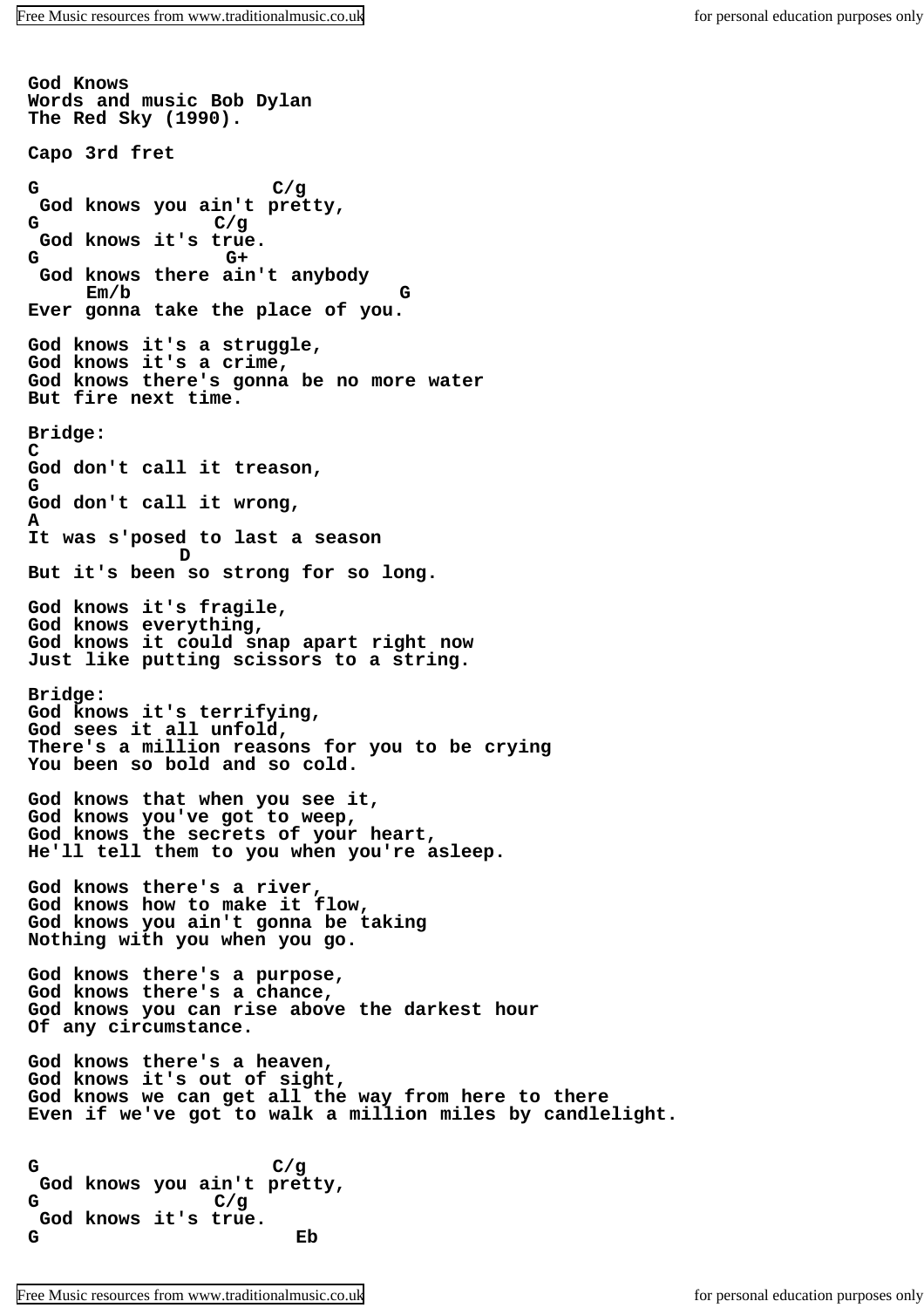**God knows there ain't anybody C G Ever gonna take the place of you. Version in E E A/e (G') God knows I love you,** E A/e (G')  **God knows it's true. E** C  **God knows that there ain't anybody A E |: A/e G' E :| Ever gonna take the place of you. God knows it's fragile, God knows everything, God knows it could snap apart right now Just like putting scissors to a string. |E . A/e .G' |E . . . | Bridge: A God don't call it treason, E God don't call it wrong, F# It was supposed to last a season B A But it's been so strong for so long. God knows there's a river, God knows how to make it flow, God knows, when you leave this place you ain't taking nothing with you when you go. Bridge: God knows it's terrifying, God sees it all unfold, There's a million reasons for you to be crying You been so bold and so cold. God knows there's a purpose, God knows there's a chance, God knows you can rise above the darkest hour Of any circumstance. 1995 version (lyric changes) As performed in Philadelphia, Jun 21, 1995 E A/e (G') God knows I need you,** E A/e (G')  **God knows it's true. E C** God knows ain't gonna be anybody<br>A<br>B<br>R<br>R<br>R<br>R  **A E |: A/e G' E :| Ever in the world like you. God knows it's a struggle, God knows it's a crime, God knows ain't gonna be no more water But fire next time. |E . A/e .G' |E . . . |**